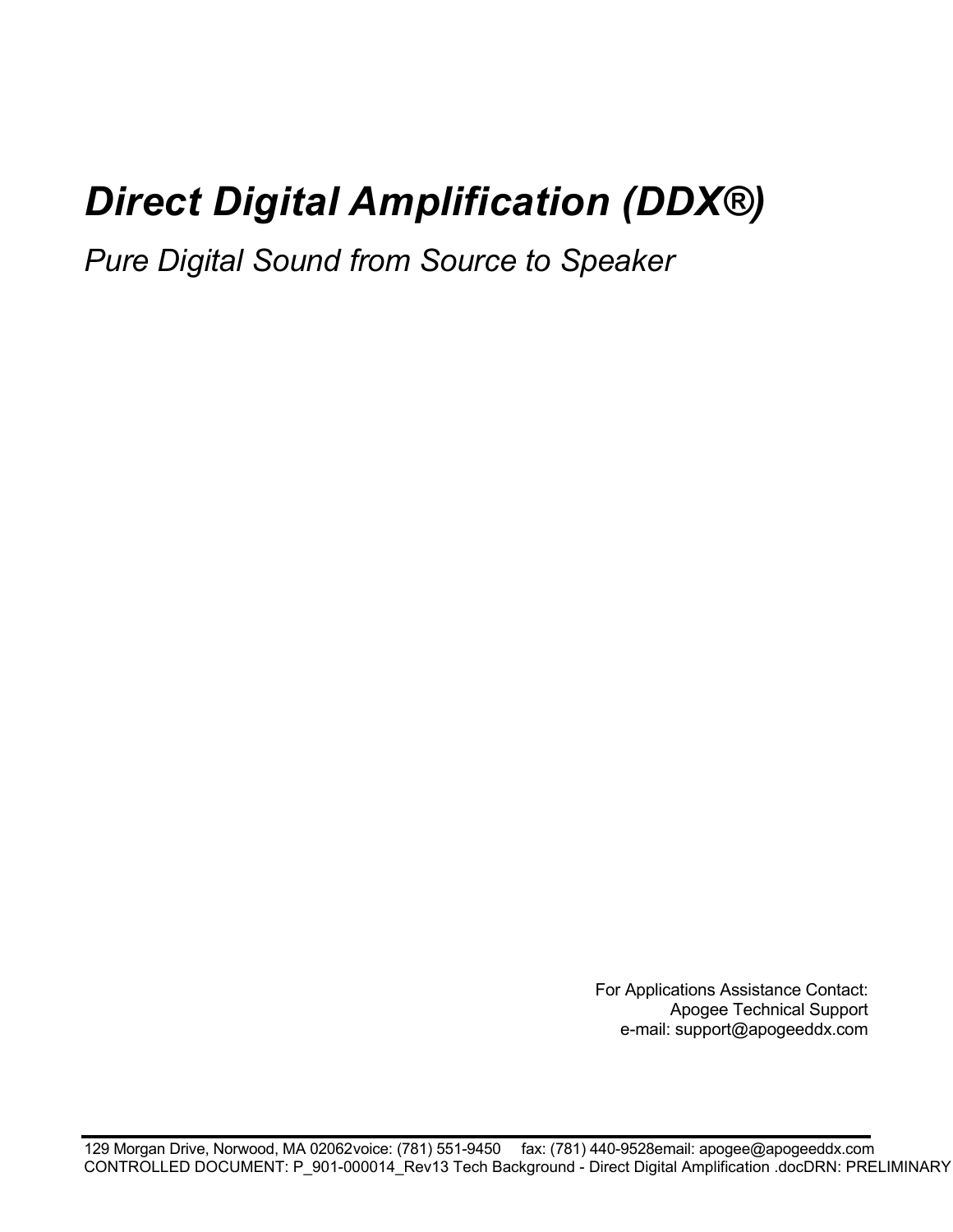

# **Table of Contents**

| 1.0 |  |
|-----|--|
| 1.1 |  |
| 1.2 |  |
| 1.3 |  |
| 1.4 |  |
| 1.5 |  |
| 1.6 |  |
| 1.7 |  |
| 1.8 |  |
| 1.9 |  |
| 2.0 |  |
| 2.1 |  |
| 2.2 |  |
| 3.0 |  |

# **Table of Figures**

# **List of Tables**

|--|--|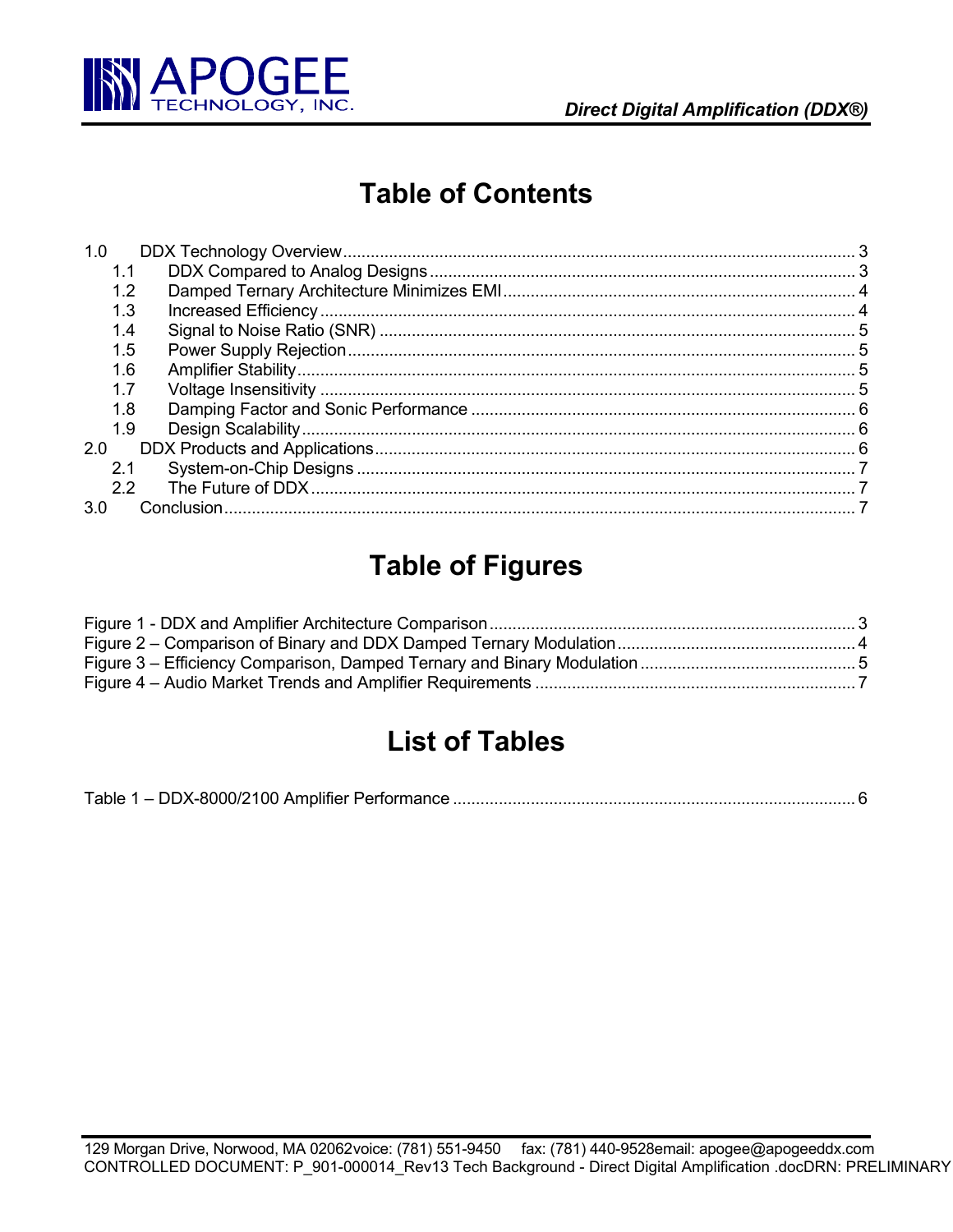

## **1.0 DDX Technology Overview**

Direct Digital Amplification (DDX) is a patented, all-digital, high efficiency amplifier architecture developed to meet the needs of a wide range of audio applications, from PC multimedia to home audio systems to MP3 playback devices. Today's entertainment systems, including those that claim to be digital, use analog amplifiers to boost analog signals produced by digital to analog converters (DACs). DDX technology eliminates the DAC by using a patented signal processing technique to digitally control a high efficiency power device. This approach directly connects to digital audio sources, eliminates analog signal corruption and increases amplifier efficiency by over a factor of three compared to analog designs. The technology enables manufacturers to produce truly digital audio products that provide pure digital sound reproduction from the source to the speaker.

#### **1.1 DDX Compared to Analog Designs**

Figure 1 compares the DDX amplifier architecture to an analog architecture. The primary difference is that the analog design requires a DAC prior to the amplifier stage. In the case of analog Class A/B amplifiers, the amplifier stage has very poor efficiency due to the power consumed in the amplifier's active components. Class D amplifiers were developed to improve amplifier efficiency by discretely connecting the load to the power supply. While higher efficiency is achieved, these solutions are essentially analog because they utilize an analog interface and analog power stage control.



**Figure 1 - DDX and Amplifier Architecture Comparison** 

DDX utilizes an all-digital approach that consists of a DDX Controller and a digitally controlled Power Device. This approach eliminates the DAC and analog signals, and increases efficiency by over a factor of three compared to Class A/B designs. The DDX Controller converts digital audio data into Apogee's patented damped ternary pulse width modulated (PWM) timing signals. These signals are used to control the switching of high efficiency power transistors in a full-bridge configuration. A passive low pass filter is utilized to remove the high frequency component of the PWM output prior to the load.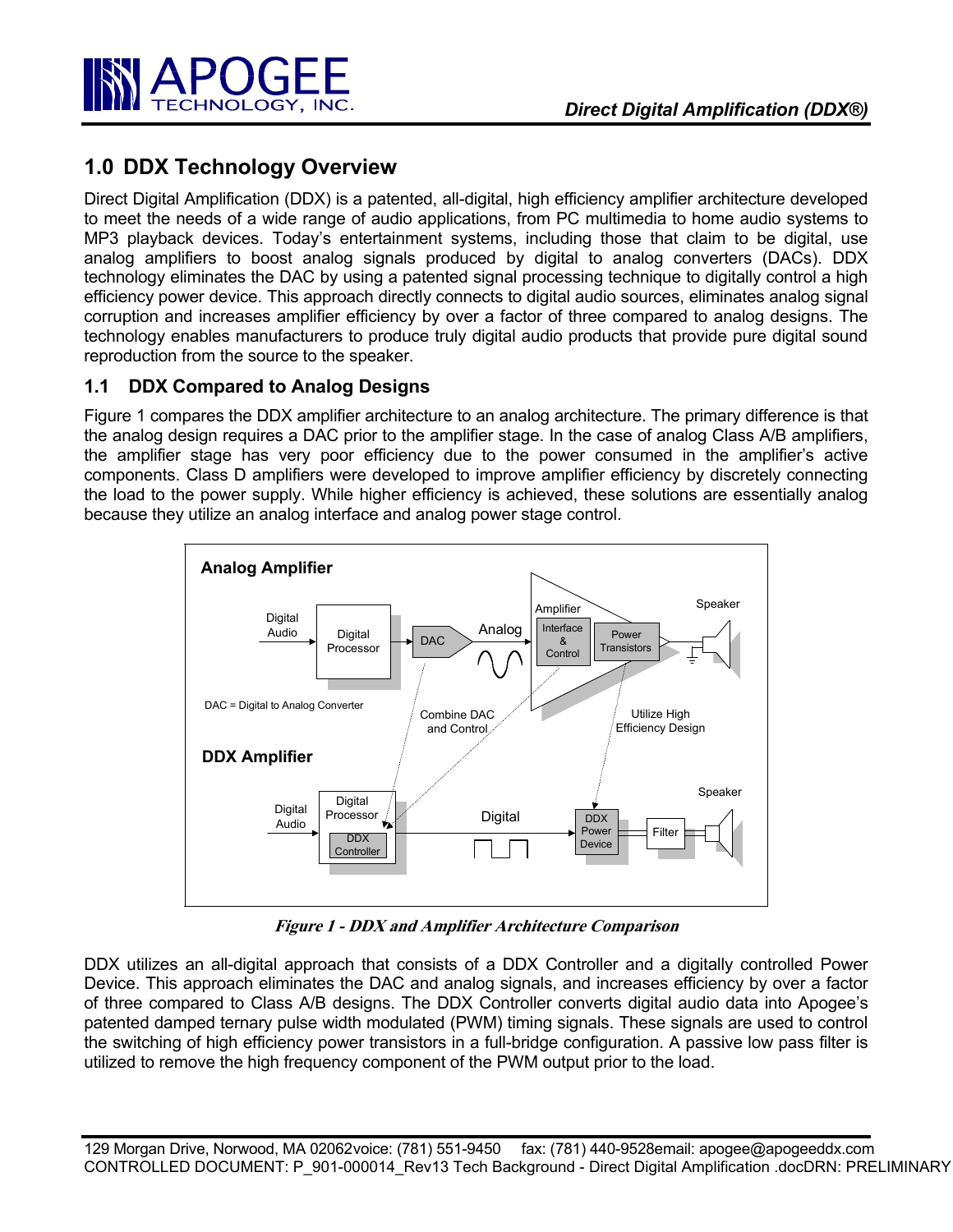

DDX reduces product system cost because it eliminates the need for the DAC required in analog designs. In addition, DDX eliminates problems with analog noise as there are no low-level analog signals; only digital and power signals are used, which are much less sensitive to corruption. This simplifies circuit board design and improves audio performance in the high noise environments typically found in digital audio products.

#### **1.2 Damped Ternary Architecture Minimizes EMI**

All switching amplifier designs produce unwanted carrier band energy at and above their switching frequency. Minimizing this electromagnetic interference (EMI) is one of the key design issues faced when implementing switching amplifier designs.

DDX is based on a unique, three-state or damped ternary modulation, which produces less carrier band energy than conventional switching amplifiers that use two-state or binary modulation.

As shown in Figure 2, binary systems generate a small output signal produced by the cancellation of two large signals. Thus, even for low-level signals (i.e. where music usually resides) binary modulation continuously provides energy to the filter and the load.

In contrast, damped ternary operation only supplies energy to produce a signal. When no signal is required, the load is connected to ground, providing damping to the loudspeaker – hence the name damped ternary. In tests on the same hardware, damped ternary's carrier energy was measured to be 16 dB lower than a binary design. This reduction in energy enables some applications to eliminate the need for an output filter, resulting in a lower system cost.



**Figure 2 – Comparison of Binary and DDX Damped Ternary Modulation** 

#### **1.3 Increased Efficiency**

In addition to lowering carrier band energy, damped ternary modulation has a higher overall efficiency compared to binary designs. This is because binary designs are continuously switching and consequently dissipating more energy in the power transistors and passive components. As shown in Figure 3, this difference gives DDX a 20% efficiency advantage over binary Class D amplifiers at low signal levels. For Class A/B amplifiers, the difference is as much as 300%.

129 Morgan Drive, Norwood, MA 02062 voice: (781) 551-9450 fax: (781) 440-9528email: apogee@apogeeddx.com CONTROLLED DOCUMENT: P\_901-000014\_Rev13 Tech Background - Direct Digital Amplification .docDRN: PRELIMINARY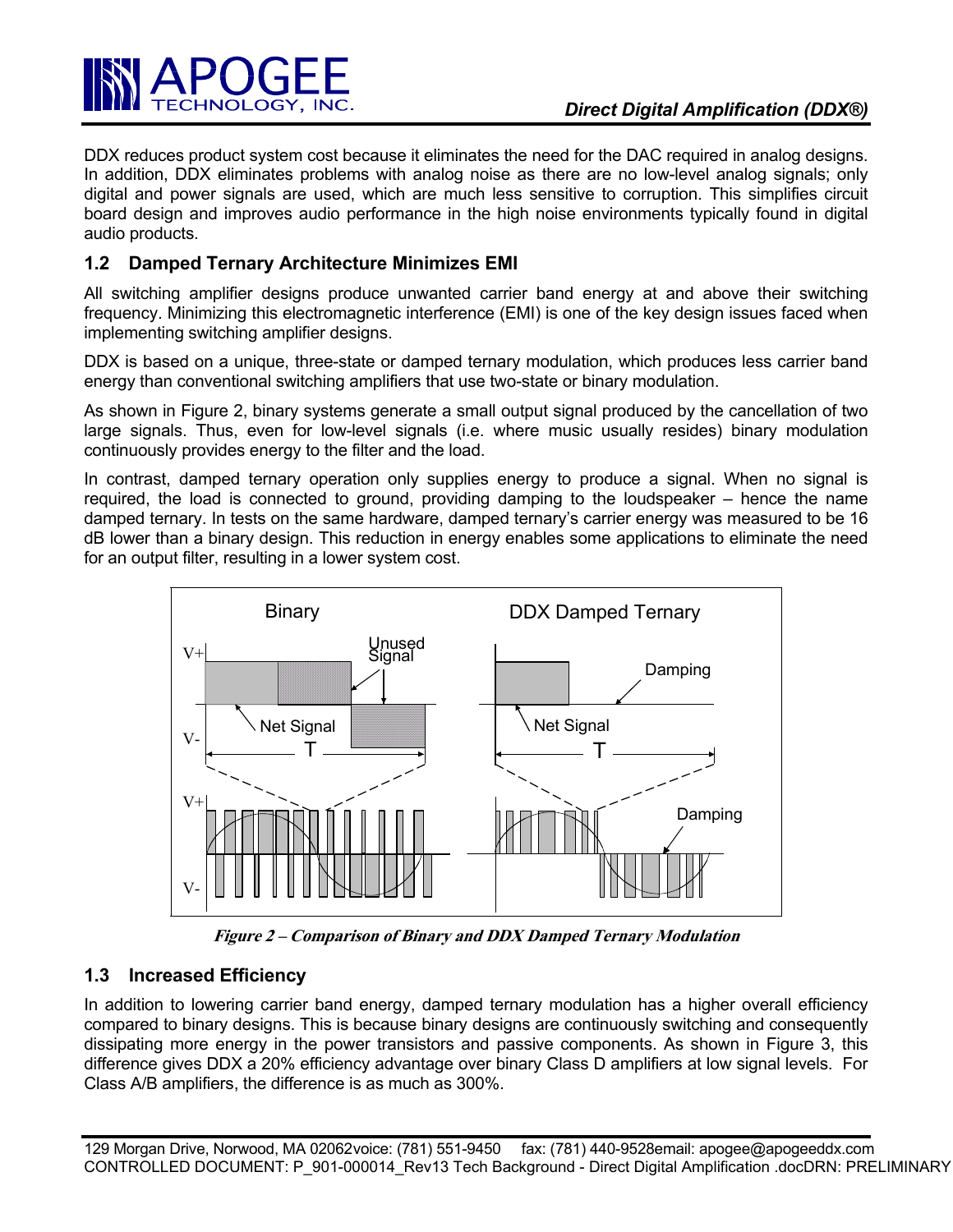



**Figure 3 – Efficiency Comparison, Damped Ternary and Binary Modulation** 

## **1.4 Signal to Noise Ratio (SNR)**

DDX provides an excellent signal to noise ratio due to its digital design. With analog designs there is always an input signal present that is amplified through the power stage. With DDX, a zero digital input signal will transition the output to a damped state, grounding the load. This results in an almost infinite SNR. Since this transition from the damped state to a small signal is inherent to DDX modulation, it does not have the "pop and click" problems associated with analog designs.

#### **1.5 Power Supply Rejection**

Conventional amplifiers require a high power supply rejection ratio because at small signal levels power supply variations can produce audible distortion. DDX modulation, operating in an open loop mode, has inherent power supply rejection that makes most errors inaudible. This is because most of the time the load is connected to ground (i.e. in the damped state) and not to the power supply. In fact, this rejection characteristic provides the most benefit where power supply variations are most audible during the reproduction of low level signals.

#### **1.6 Amplifier Stability**

In closed loop amplifier designs, stability problems can create significant design challenges in low impedance applications. DDX's open loop design can never be unstable when driving low impedance or widely variable loads. As an example, DDX designs have been demonstrated operating in an automotive application driving a 0.7-Ohm load to produce over 100 watts.

#### **1.7 Voltage Insensitivity**

The high efficiency of DDX obviously benefits battery-powered applications, but in addition the performance does not degrade as the battery voltage drops. This contrasts with Class A/B amplifiers that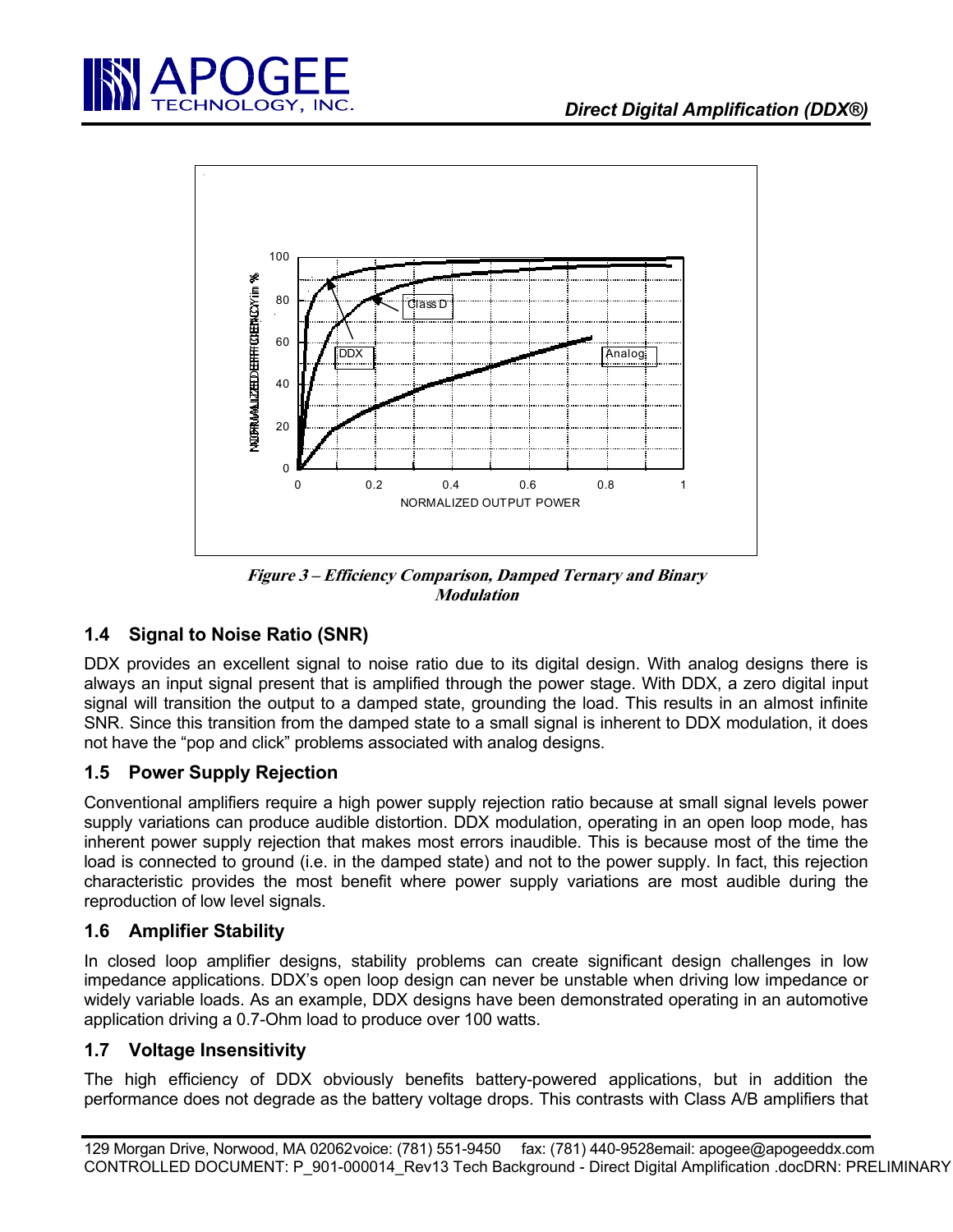

use output biasing and feedback to reduce distortion. DDX takes an open loop approach that linearizes the output using specialized digital signal processing (DSP) to achieve low distortion.

#### **1.8 Damping Factor and Sonic Performance**

One of the performance comparisons associated with an amplifier is the damping factor. This parameter is the ratio of the amplifier output impedance to the load impedance and generally indicates the amplifier's ability to control the load. It is assumed that the higher the damping factor, the better the speaker control and consequently the better the sonic performance.

DDX contradicts the relationship between damping factor and performance. DDX open loop designs have a low damping factor (around 16) but score better in audio listening tests compared to amplifiers with damping factors over 100. This apparent inconsistency is due to DDX's damping and the open loop architecture that eliminates feedback-related performance issues.

#### **1.9 Design Scalability**

DDX is scalable in terms of both signal processing and power stage. DDX processing can be readily scaled to 24 bits or higher for high-end audio applications or reduced to 8 bits for voice or lower performance audio applications. Because DDX includes a function to increase the input rate by a factor of eight, higher input sample rate standards being adopted by the audio industry (e.g. 96 kHz) can be easily accommodated. Likewise for reduced bandwidth applications, such as subwoofers, the over-sampling stage can be limited to take advantage of a reduced switching speed. Finally, DDX's digital architecture allows the same Controller to drive power stages that can provide from milliwatts to over 120 watts of full bandwidth audio power.

### **2.0 DDX Products and Applications**

DDX products include core designs intended for System-on-Chip (SOC) applications and semiconductor products for moderate audio power applications (e.g. digital powered speakers/soundcards and integrated home theater systems).

| <b>Parameter</b>                  | <b>Performance</b> |
|-----------------------------------|--------------------|
| Power Output (W, RL=8 $\Omega$ )  |                    |
| $THD = 1%$                        | 50                 |
| $THD = 10\%$                      | 65                 |
| Efficiency (%)                    |                    |
| 1 W                               | 50                 |
| 30% FS                            | 84                 |
| FS.                               | 89                 |
| THD+N $(%)$                       |                    |
| 1 W, 1 kHz (Typical)              | 0.08               |
| Max (20 Hz-20kHz)                 | 0.20               |
| IMD (%, 19kHz+20kHz, 1:1 IHF)     | 0.08               |
| SNR (dB A-weighted)               | 100                |
| Freq. Response                    | 20Hz-20kHz         |
| PSRR/SVR (dB, Vr=0.5V, fr=100 Hz) | 60                 |
| Cross talk (dB, 0dB=1W, f=1kHz)   | 70                 |

| Table 1 - DDX-8000/2100 Amplifier Performance |  |
|-----------------------------------------------|--|
|-----------------------------------------------|--|